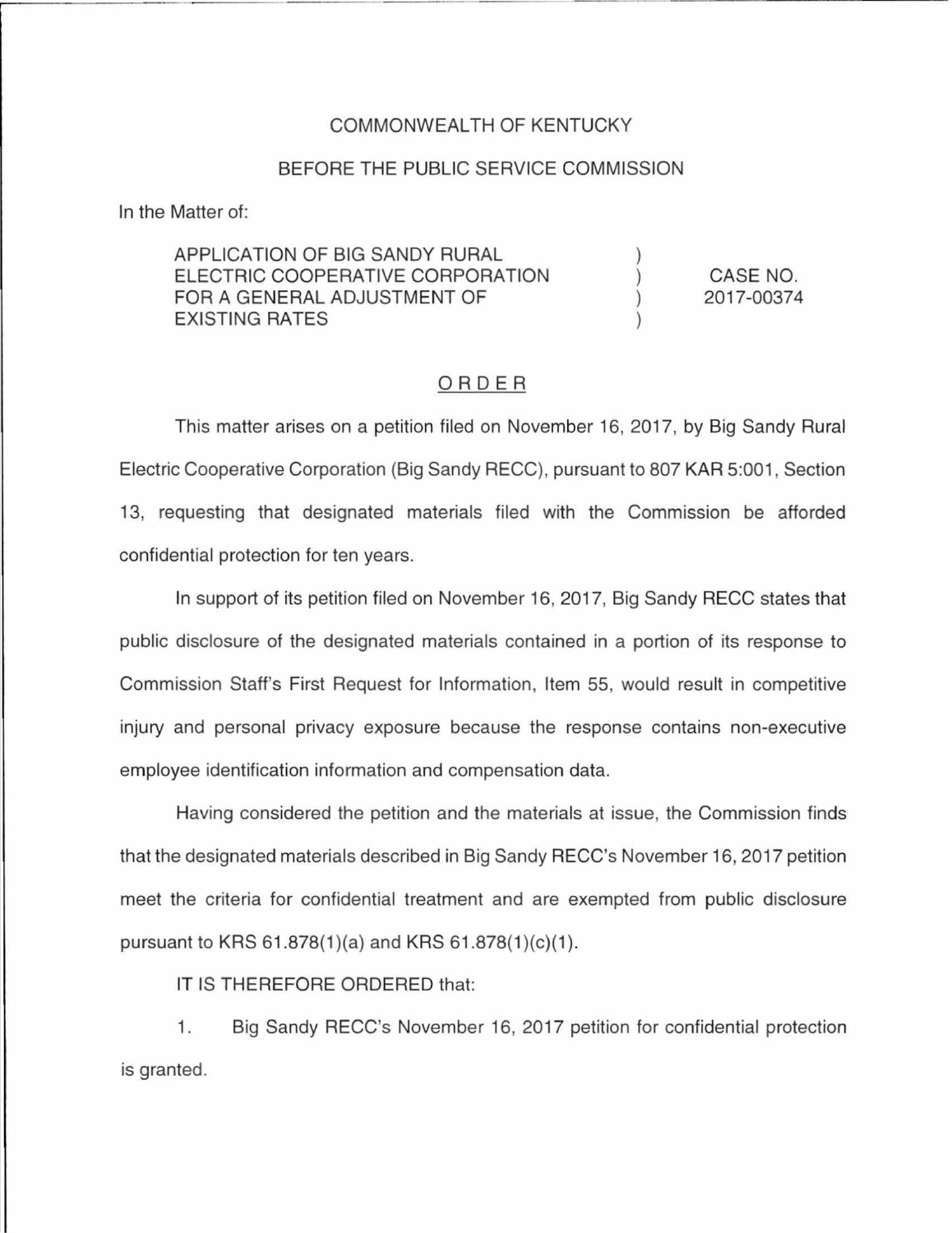2. The designated materials shall not be placed in the public record or made available for public inspection for ten years, or until further Orders of this Commission.

3. Use of the designated materials in any Commission proceeding shall be in compliance with 807 KAR 5:001, Section 13(9).

4. Big Sandy RECC shall inform the Commission if the designated materials become publicly available or no longer qualify for confidential treatment.

5. If a non-party to this proceeding requests to inspect the designated materials granted confidential treatment by this Order and the period during which the materials have been granted confidential treatment has not expired, Big Sandy RECC shall have 30 days from receipt of written notice of the request to demonstrate that the materials still fall within the exclusions from disclosure requirements established in KRS 61.878. If Big Sandy RECC is unable to make such demonstration, the requested materials shall be made available for inspection. Otherwise, the Commission shall deny the request for inspection.

6. The Commission shall not make the designated materials available for inspection for 30 days following an Order finding that the materials no longer qualify for confidential treatment in order to allow Big Sandy RECC to seek a remedy afforded by law.

-2- Case No. 2017-00374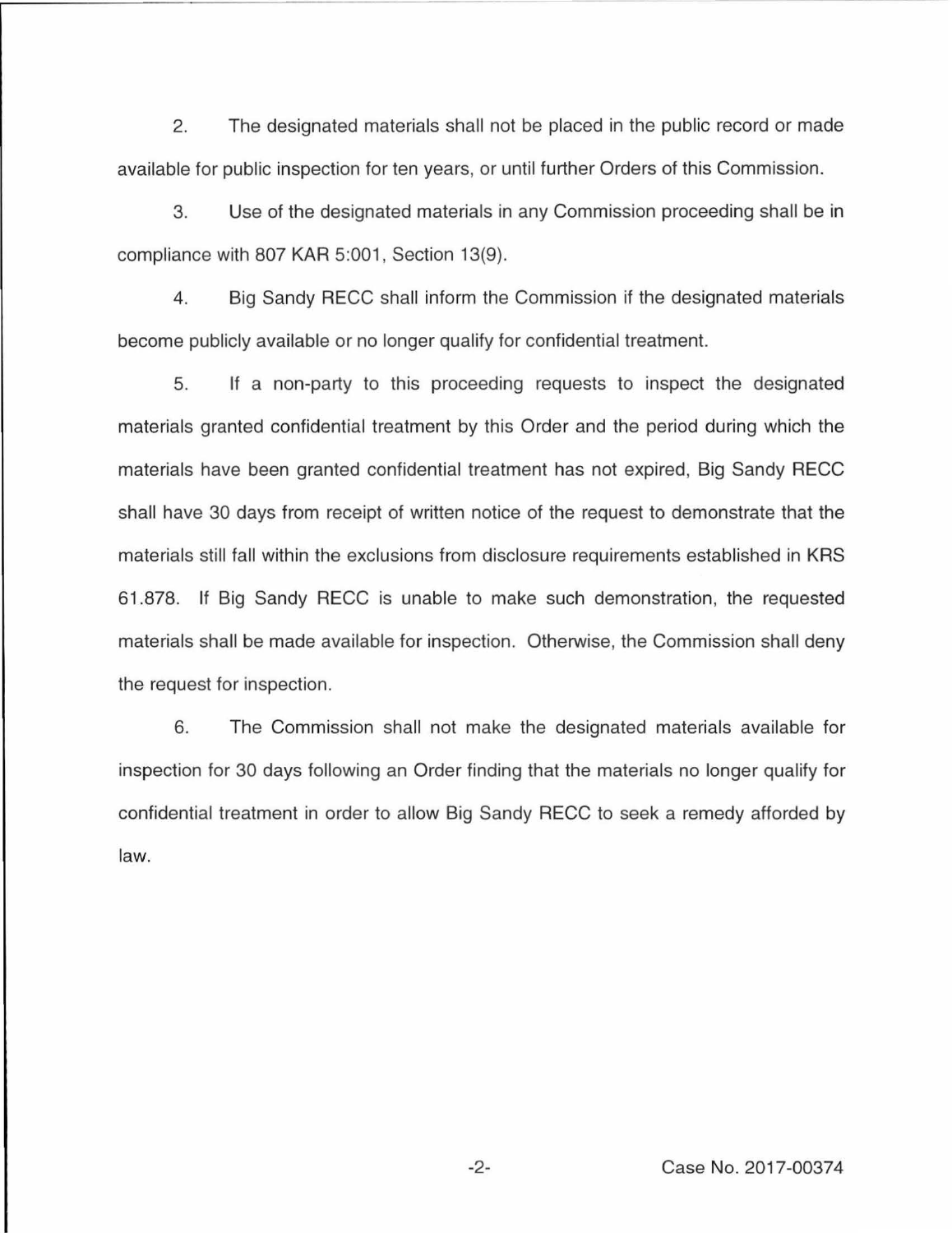By the Commission

|   | - 11 |         |               |
|---|------|---------|---------------|
|   |      |         |               |
| × |      | 1931 ST | $\sim$ $\sim$ |

JUN 1 2 2019

KENTUCKY PUBLIC SERVICE COMMISSION

ATTEST yem Fee Executive Director

Case No. 2017-00374